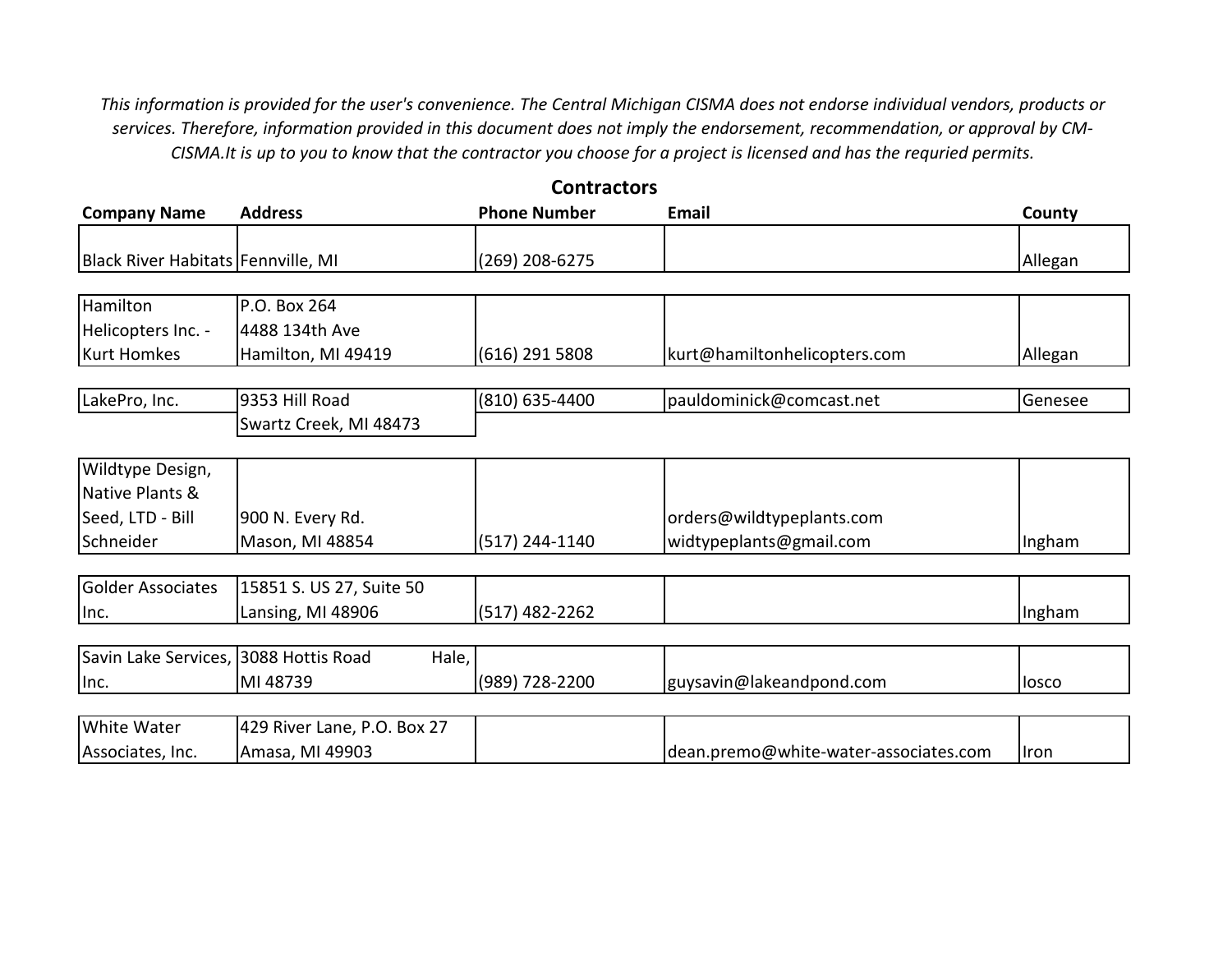| PLM-Lake and Land                |                                         |                |                                   |            |
|----------------------------------|-----------------------------------------|----------------|-----------------------------------|------------|
| Management Crop                  | Caledonia, MI                           | (800) 382-4434 |                                   | Kent       |
|                                  |                                         |                |                                   |            |
| <b>Aquatic Doctors</b>           |                                         |                |                                   |            |
| Lake Management, P.O. Box 150247 |                                         |                |                                   |            |
| Inc.                             | Grand Rapids, MI 49515                  | (616) 365-1698 | contact@aquaticdoctors.com        | Kent       |
|                                  |                                         |                |                                   |            |
|                                  | 225 N Lake George Rd                    |                |                                   |            |
| Owen Tree Service                | Attica, MI 48412                        | (810) 724-6651 |                                   | Lapeer     |
|                                  |                                         |                |                                   |            |
| <b>Wildlife and</b>              |                                         |                |                                   |            |
|                                  | Wetlands Solutions, 2517 Holland Circle |                |                                   |            |
| LLC - Ernie Kafcas               | Traverse City, MI 49685                 | (231) 943-0762 | wildlife@wildlifewetlands.com     | Leelanua   |
|                                  |                                         |                |                                   |            |
| <b>Collier's Pest</b>            | 801 West Front Street                   |                |                                   |            |
| Control                          | Traverse City, MI 49684                 | (231) 947-3262 | collierspestcontrol@charter.net   | Leelanua   |
|                                  |                                         |                |                                   |            |
|                                  |                                         |                |                                   |            |
| Niswander                        | 10524 E. Grand River Ave                |                |                                   |            |
| Environmental, LLC Suite 103     |                                         |                |                                   |            |
| Jeff Bridgland                   | Brighton, MI 48116                      | (810) 225-0539 | info@niswander-env.com            | Livingston |
|                                  |                                         |                |                                   |            |
| <b>Tri-County</b>                | 58145 Carbine                           |                |                                   |            |
| Aquatics, Inc.                   | Washington, MI 48094                    | (586) 786-6234 | nsalvatore@tri-countyaquatics.com | Macomb     |
| The Pond Guy                     | 15425 Chets Way                         | (586) 336-7663 | Sdarling@thepondguy.com           | Macomb     |
|                                  | Armada, MI 48005                        |                |                                   |            |
|                                  |                                         |                |                                   |            |
| <b>Rusty Laurenz</b>             |                                         |                | rustylaurenz@yahoo.com            | Midland    |
|                                  |                                         |                |                                   |            |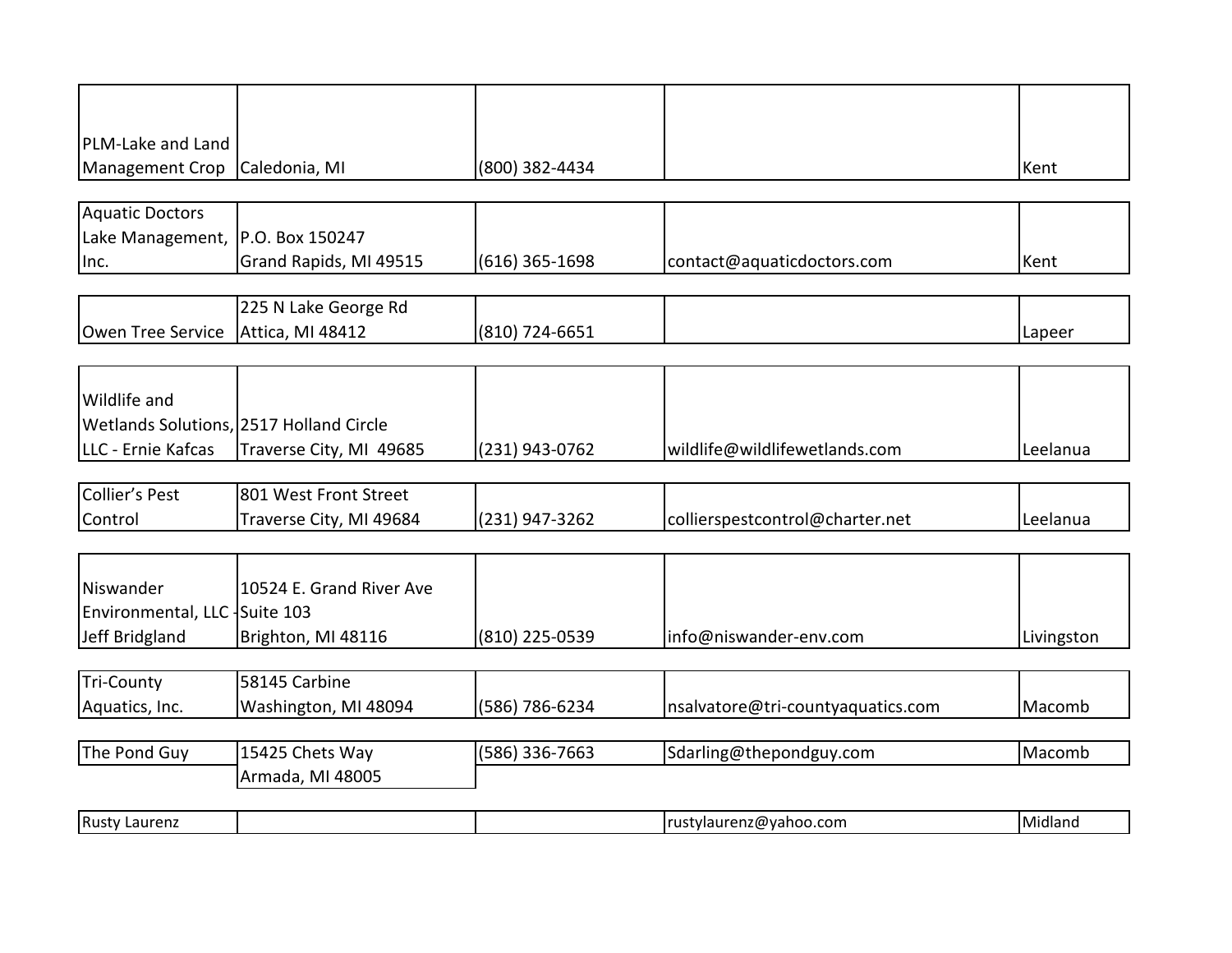| Timber! Tree Care                   |                            |                       |                                      |         |
|-------------------------------------|----------------------------|-----------------------|--------------------------------------|---------|
| LLC                                 | Midland, MI                | (989) 205-2063        | timbertreecarellc@gmail.com          | Midland |
|                                     |                            |                       |                                      |         |
| Aqua-Weed Control                   |                            |                       |                                      |         |
| Inc.                                | 414 Hadley St, Holly MI    | (248) 634-8388        | sales@aquaweed.com                   | Oakland |
|                                     |                            |                       |                                      |         |
|                                     |                            |                       |                                      |         |
| Natural Community 30775 Longcrest   |                            |                       |                                      |         |
| Services LLC                        | Southfield, MI 48076       | (248) 672-7611        | delisle@hotmail.com                  | Oakland |
|                                     |                            |                       |                                      |         |
|                                     |                            |                       |                                      |         |
| Water Landscapes - 1735 Sherwin Ct  |                            |                       |                                      |         |
| <b>Kevin Shear</b>                  | Waterford, MI              | (248) 379-5351        | phragmitescontrol@gmail.com          | Oakland |
|                                     |                            |                       |                                      |         |
| Northern Michigan                   | 3930 Perry Holt Road       |                       |                                      |         |
| Aquatics                            | West Branch, MI 48661      | (989) 345-7574        | ray@northernmichiganaquatics.com     | Ogemaw  |
|                                     |                            |                       |                                      |         |
| Aquatic Nuisance                    |                            |                       |                                      |         |
| Plant Control /                     | 3930 Perry Holt Road       |                       |                                      |         |
| Northern Division                   | West Branch, MI 48661      | (989) 345-7574        | nmiaquatics@voyager.net              | Ogemaw  |
|                                     |                            |                       |                                      |         |
|                                     |                            |                       |                                      |         |
| Lakeshore                           | 803 Verhoeks Road<br>Grand |                       |                                      |         |
| Environmental, Inc. Haven, MI 49431 |                            | (616) 844-5050 ext.12 | jenniferj@lakeshoreenvironmental.com | Ottawa  |
|                                     |                            |                       |                                      |         |
| Cardno JF New                       | West Olive, MI             | $(616)$ 847-1680      |                                      | Ottawa  |
|                                     |                            |                       |                                      |         |
| <b>GEI Consultants</b>              | 5225 Edgewater Drive       |                       |                                      |         |
| Inc.                                | Allendale, MI 49401        | $(517)$ 482-2262      |                                      | Ottawa  |
|                                     |                            |                       |                                      |         |
|                                     | 1220 Midland Rd            |                       |                                      |         |

|                                       | 1220 Midland Rd |              |                  |         |
|---------------------------------------|-----------------|--------------|------------------|---------|
| Imperial Services   Saginaw, MI 48638 |                 | 989-493-9707 | Ignasio Saldivar | Saginaw |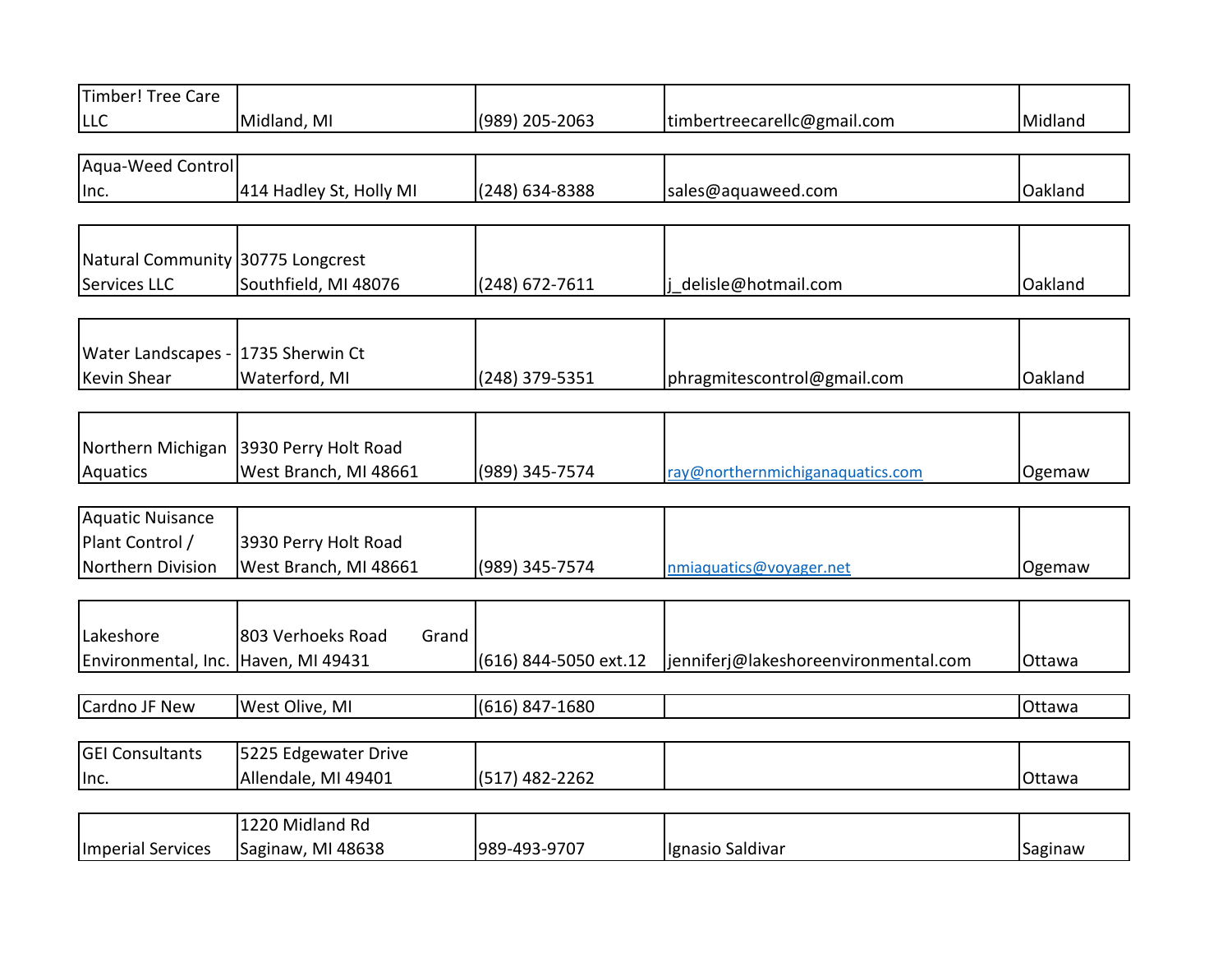| <b>Great Lakes</b>                     | 3272 South Channel Harsens |                  |                                |            |
|----------------------------------------|----------------------------|------------------|--------------------------------|------------|
| <b>Phragmites Cutter</b>               | Island, MI 48028           | (810) 748-3773   |                                | St. Clair  |
|                                        |                            |                  |                                |            |
|                                        |                            |                  |                                |            |
| Native Connections   17080 Hoshel Road | Three                      |                  |                                |            |
| - Jerry Stewart                        | Rivers, MI 49093           | (269) 580-4765   | jerry@nativeconnections.net    | St. Joseph |
|                                        |                            |                  |                                |            |
| Native Landscapes                      | Paw Paw, MI                | (269) 929-3455   |                                | Van Buren  |
|                                        |                            |                  |                                |            |
| <b>Restoring Native</b>                |                            |                  |                                |            |
| With Fire                              | Ann Arbor, MI              | (734) 994-3475   |                                | Washtenaw  |
|                                        |                            |                  |                                |            |
| PlantWise, LLC                         | 646 Barber Ave.            | $(734)$ 665-7168 | david@plantwiserestoration.com | Washtenaw  |
|                                        | Ann Arbor, MI 48103        |                  |                                |            |
|                                        |                            |                  |                                |            |
| Mike Appel                             |                            |                  |                                |            |
| Environmental                          | 416 Longshore Dr., Ste. C  |                  |                                |            |
| Design, LLC                            | Ann Arbor, MI 48105        | (734) 395-1060   | appel@umich.edu                | Washtenaw  |
|                                        |                            |                  |                                |            |
| Appel                                  |                            |                  |                                |            |
| Environmental                          |                            |                  |                                |            |
| Design                                 | Ann Arbor                  | (734) 395-1060   |                                | Washtenaw  |
|                                        |                            |                  |                                |            |
| <b>Clarke Aquatic</b>                  |                            |                  |                                |            |
| Services - Luke                        |                            |                  |                                |            |
| <b>Britton</b>                         |                            | (616) 638-6794   | Lbritton@Clarke.com            |            |
|                                        |                            | 630-443-3070 Fax |                                |            |